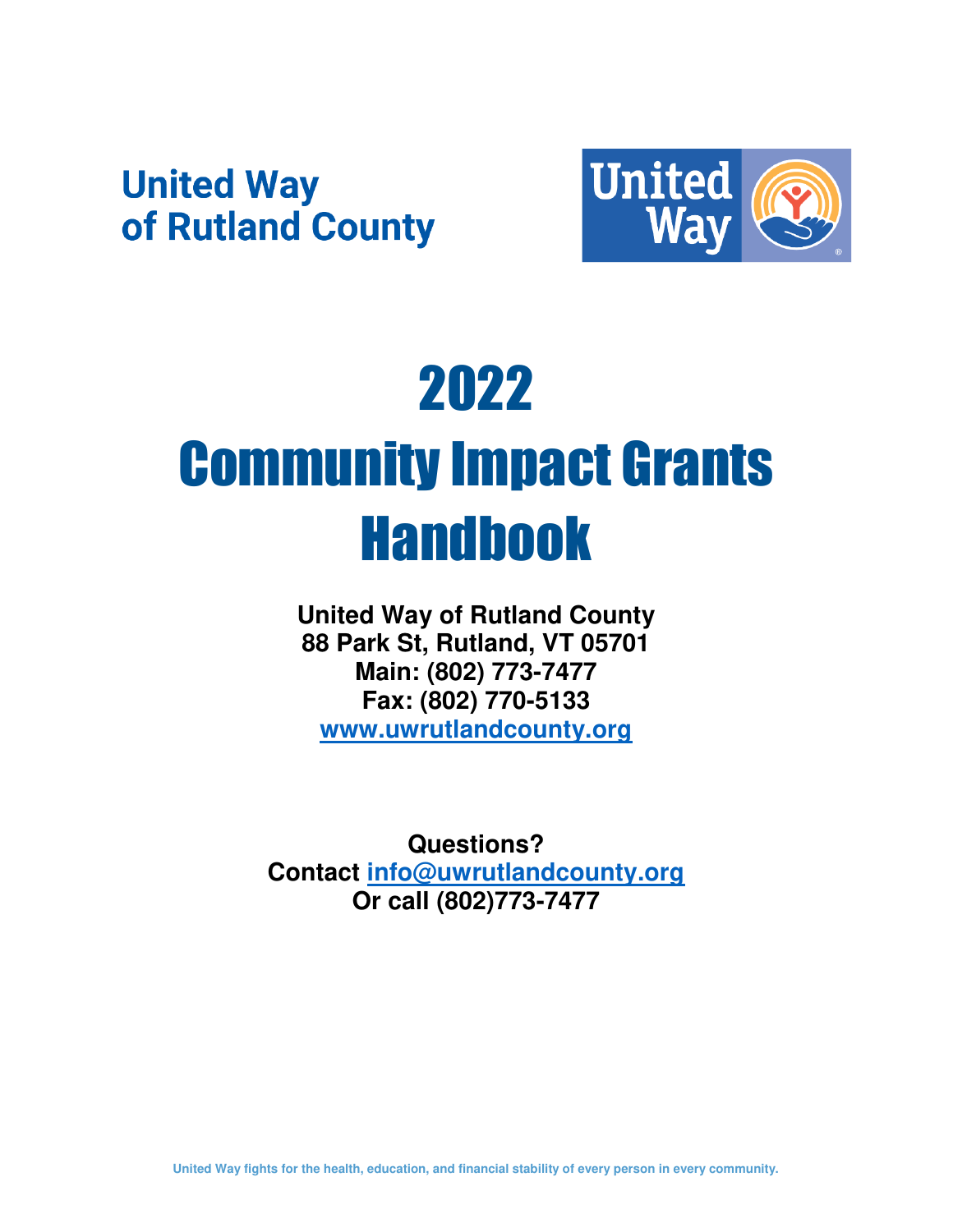

#### <span id="page-1-0"></span>**Table of Contents**

| <b>Table of Contents</b>                         | $\overline{2}$ |
|--------------------------------------------------|----------------|
| Introduction                                     | 3              |
| United Way of Rutland County's Mission & Purpose | 3              |
| Diversity, Equity, & Inclusion and Focus Areas   | $\overline{4}$ |
| <b>General Instructions</b>                      | 6              |
| Criteria for Funding                             | 6              |
| <b>Evaluation Criteria</b>                       | 7              |
| <b>Evaluation Process</b>                        | $\overline{7}$ |
| <b>Application Process</b>                       | 8              |
| Timelines for 2022 Grant Cycle                   | 9              |
| <b>Reference Materials</b>                       | 10             |
| Definition of Key Terms                          | 10             |
| Diversity, Equity, and Inclusion                 | 11             |
| RBA & the Logic Model                            | 13             |
| United Way of Rutland County Pledge              | 15             |
|                                                  |                |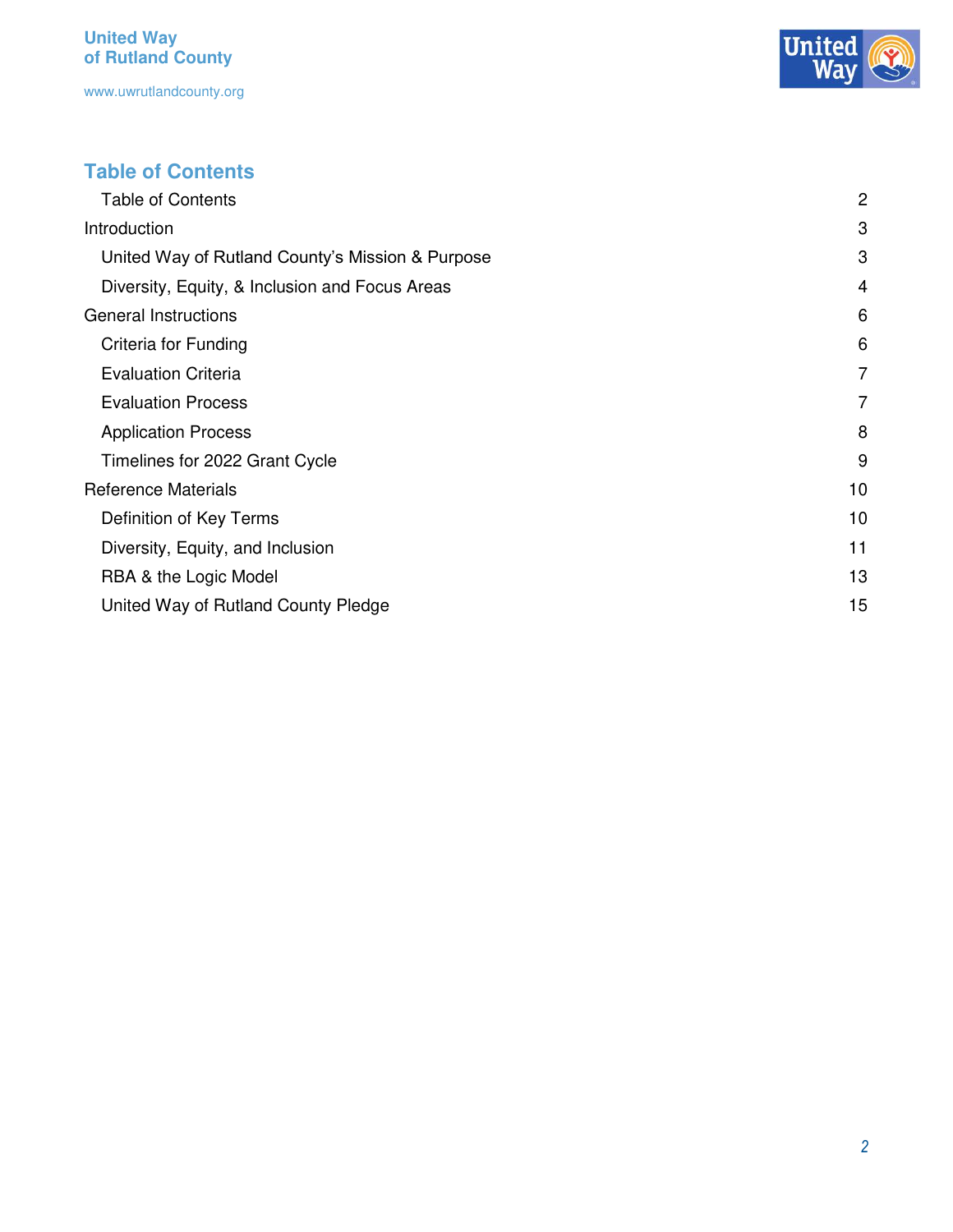

#### <span id="page-2-0"></span>**Introduction**

#### <span id="page-2-1"></span>**United Way of Rutland County's Mission & Purpose**

#### *We unite Rutland County residents and resources to facilitate lasting positive change based on community needs.*

#### **Who We Are:**

United Way of Rutland County (UWRC) is one of 1,200 United Ways in the United States and one of 1,800 worldwide. Serving Rutland County residents since 1943, we are an independent, non-profit organization dedicated to advancing the common good, focusing on Health, Education, and Financial Stability. We are one of the largest non-governmental fundraising organizations for local services within our community.

The United Way Worldwide (UWW) organization strives to improve lives by mobilizing the caring power of communities around the world to advance the common good. UWW works to create positive and permanent change by forging unlikely partnerships, finding new solutions to old problems, and mobilizing the best resources. This is accomplished by working to positively impact the three UWW focus areas:

- **Health**
- **Education**
- **Financial Stability**

UWW implements a strategy to address the root causes of issues through mobilizing communities to create lasting community change. A market-driven community impact model is geared to moving beyond helping people to moving the needle on community problems and changing conditions.

#### **What We Do:**

We collaborate with community organizations and businesses, and we join forces with dedicated leaders and volunteers to impact positive change. Together, we meet community needs that affect Rutland County residents, assuring a community-wide services infrastructure. We also mobilize the community to provide the financial and non-monetary resources needed to build a better community. Through a single, county-wide fundraising campaign, United Way of Rutland County raises resources that are then invested into programs that address the community's most pressing needs. We measure the impact of these programs by how well they solve problems and improve the lives of our residents. The outcome of all of this effort is a healthier and stronger Rutland County community.

#### **What is a UWRC Community Impact Grant:**

UWRC raises funds on an annual cycle to help address the most critical areas of need in our community. The board and staff of UWRC work closely with local partners to make informed decisions relative to where funds can have the biggest impact, with an overall focus on Diversity, Equity, and Inclusion. The Community Impact Grant application process is the main system for distributing these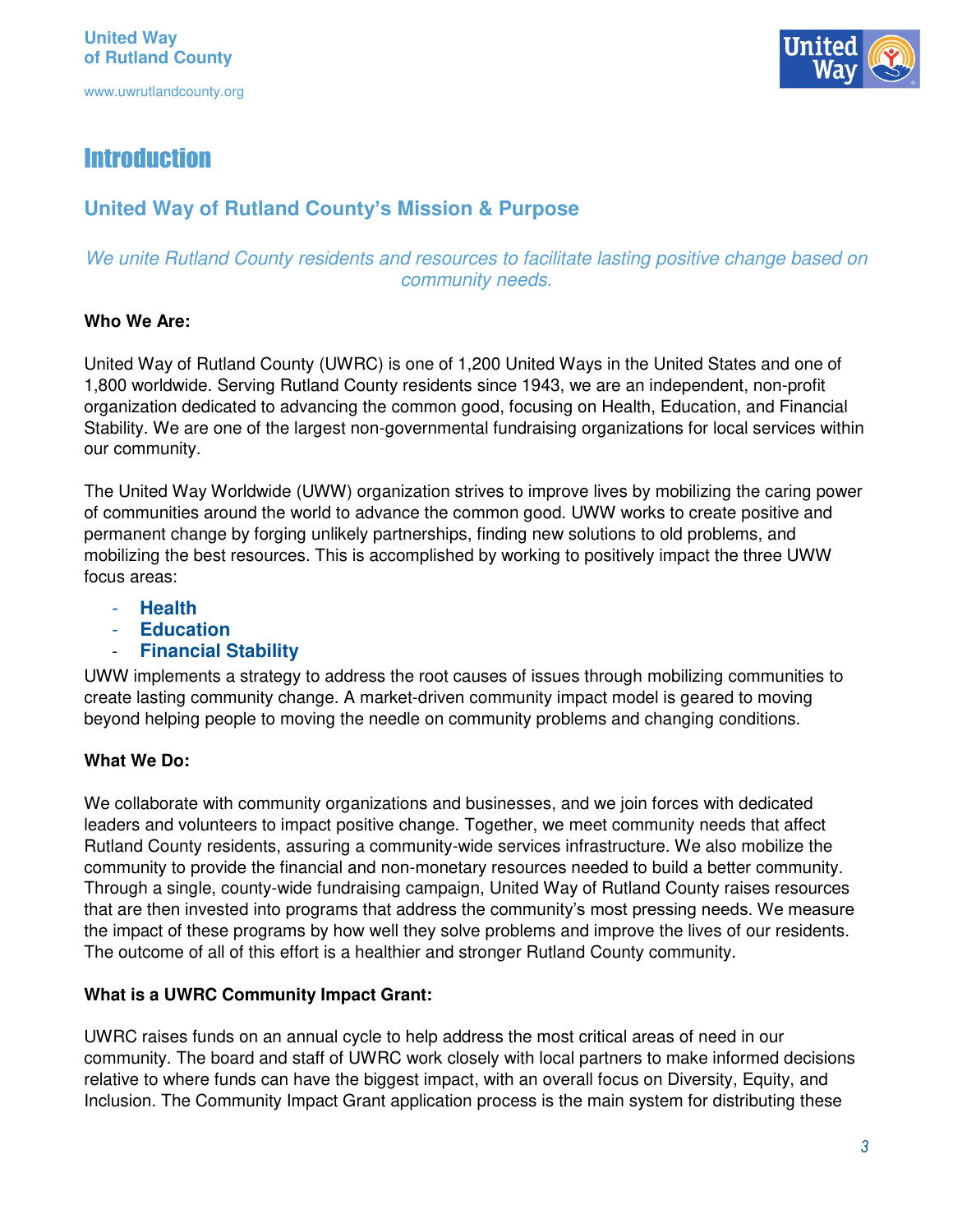#### **United Way of Rutland County**

www.uwrutlandcounty.org



funds. Rutland County nonprofit agencies are invited to submit proposals for projects or programs that will address issues within one or more of the Community Impact focus areas. Teams of community volunteers, Community Impact Committee members, and the UWRC board review the applications, and determine grant awards through a collaborative decision-making process. Once grants are awarded, UWRC staff collaborate with grantees to promote program success.

#### <span id="page-3-0"></span>**Diversity, Equity, & Inclusion and Focus Areas**

#### **Diversity, Equity, & Inclusion**

UWRC is proud of the work we have started and will continue to ensure that Diversity, Equity and Inclusion (DEI) is at the center of all that we do. We want to find out how our agencies are addressing DEI issues. For this reason, all proposals submitted should include a discussion of how the project goals and outcomes are informed by DEI principles. Proposals should demonstrate thoughtful consideration of barriers to access or success due to race, gender, religion, sexual orientation, ethnicity, nationality, socioeconomic status, housing status, language, (dis)ability, age, size, religious commitment, or political perspective. See the Reference Materials at the end of this packet for a detailed discussion of DEI principles.

UWRC funding will favor projects and programs that target the three UWW focus areas. Figure 1 and the following section describe specific issues as examples.



*Figure 1 Examples of projects in the focus areas of Health, Education, and Financial Stability, all centered by a focus in Diversity, Equity, and Inclusion principles.*

#### **Focus Areas**

#### Health

- Substance Use Disorder
	- $\circ$  People with substance use challenges are provided with treatment and support to manage the condition and the adverse effects that arise from addiction.
	- $\circ$  Those in recovery are given the help and support they need to minimize the chance of relapsing and maximize their potential.
- Mental Health
	- $\circ$  Screening and interventions are available and appropriate to individual needs.
	- $\circ$  Wrap-around services support and quide those with mental health issues to assist them in making the transition from intervention to independence.
- Independent Living
	- o Basic needs, such as safety, healthcare, and nutrition, are met.
	- o Higher needs, such as belonging and self-actualization, are met.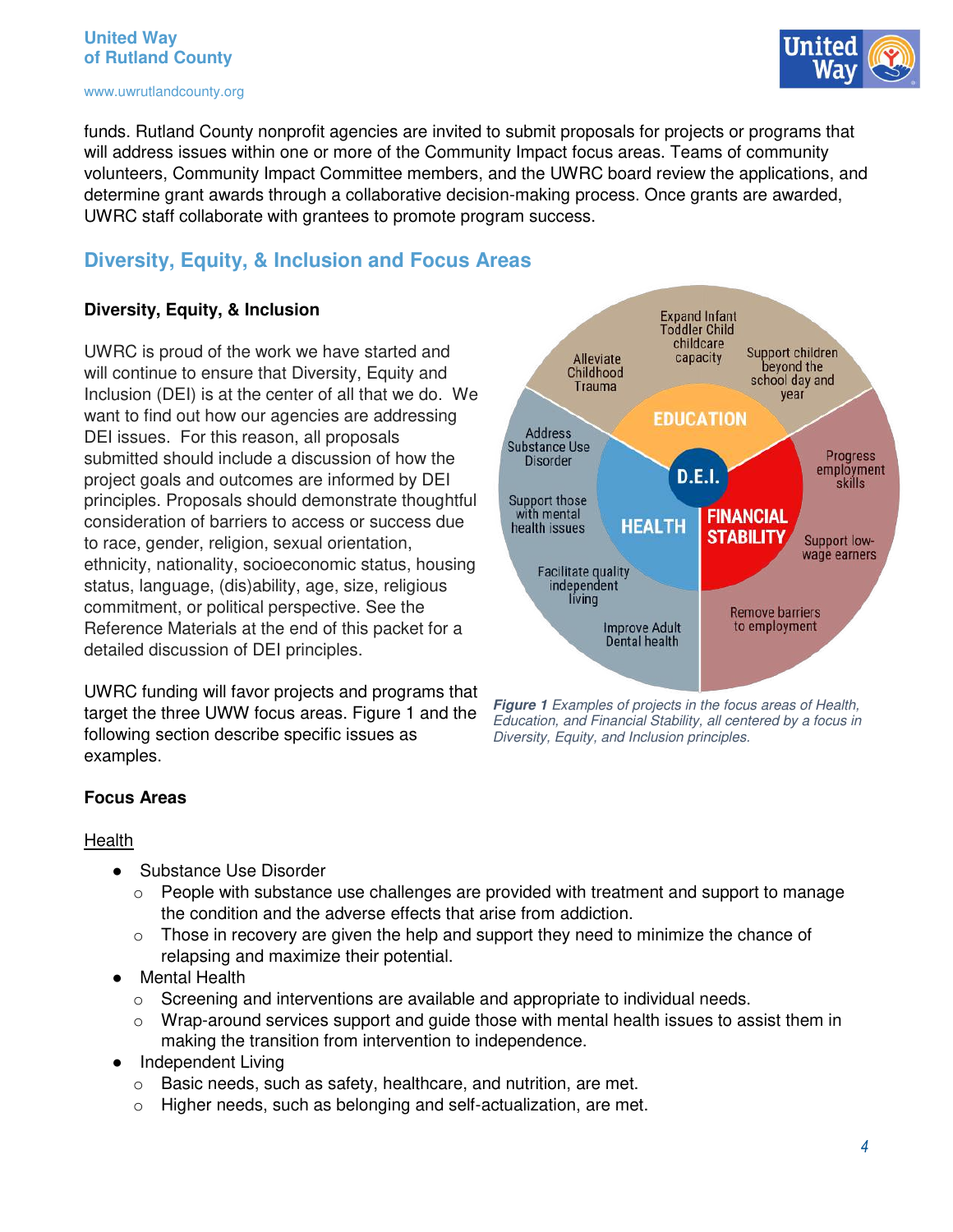#### **United Way of Rutland County**

#### www.uwrutlandcounty.org



- o Systems to support and guide people in making healthy choices are developed.
- Adult Dental Health
	- o Support services are provided for adults in need of dental care.
	- o Timely emergency dental treatment is available to those in need.

#### **Financial Stability**

- Gaining Employment
	- $\circ$  Job seekers and under-employed workers receive support in securing appropriate employment.
	- o Barriers to employment due to race, gender, religion, sexual orientation, ethnicity, nationality, socioeconomic status, housing status, language, (dis)ability, age, size, religious commitment, or political perspective are removed.
- Barriers to Sustaining Employment
	- o Employees are helped to meet the conditions of employment.
- Low-Wage Earners
	- o Low-wage earners have access to opportunities for career advancement.

#### **Education**

- Childcare
	- o Childcare providers are supported in complying with regulations.
	- o Professional development opportunities for childcare staff are expanded.
	- o The capacity for infant and toddler childcare is increased.
	- o Childcare becomes more accessible outside standard working hours.
- Trauma
	- o Caregivers and teachers receive the training they need to identify signs of trauma.
	- $\circ$  Caregivers and teachers receive the training they need to institute a trauma-informed approach to supporting children of all ages.
- Beyond School
	- $\circ$  Expand opportunities and capacity for children from low-income households to participate in appropriate and supportive no cost and low-cost programs.
	- o Remove barriers to enrollment and attendance.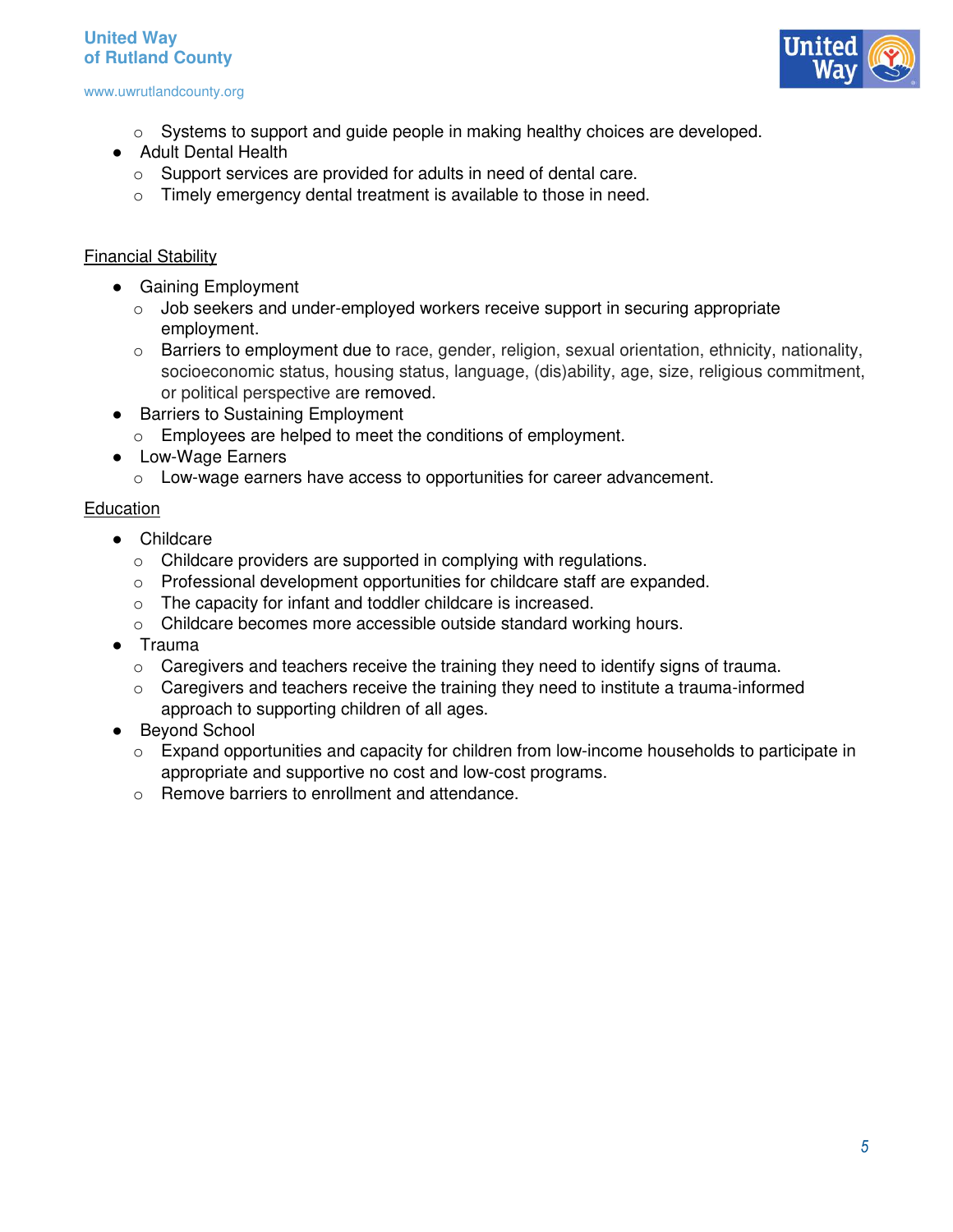### <span id="page-5-0"></span>General Instructions

#### <span id="page-5-1"></span>**Criteria for Funding**

#### Eligibility:

To be considered for a Community Impact Funding grant, an agency must:

- $\bullet$  Be exempt from income taxes under section 501(c)3 of the IRS;
- Directly serve the residents of Rutland County, Vermont;
- Employ staff and provide services without discrimination on the basis of race, gender, religion, sexual orientation, ethnicity, nationality, socioeconomic status, housing status, language, (dis)ability, age, size, religious commitment, political perspective or any legally protected status under Federal or State law;
- Be a financially secure, ongoing operation independent of any funding that may be received from UWRC.

General Principles:

- To receive UWRC funding, proposed programs or projects must align closely with one or more of the Focus Areas of Health, Education, or Financial Stability. Proposed programs must also incorporate a thorough discussion of how the program will address equitable outcomes.
- All programs or projects funded by UWRC will detail specific goals with measurable outcomes, and the tools that will be used to measure those outcomes.
- Collaboration between and among agencies working towards common outcomes is encouraged, and joint proposals are welcomed.
- Proposals in areas where there is duplication of work by multiple agencies may be less likely to receive funding.
- Funding will be a competitive process based on the potential impact of the proposal for the community.

Mini vs Full grants

● For requests for grants of \$3,000 or less, a shortened application form is used.

**Accountability** 

- All proposals, regardless of the amount requested, will be held to the same principles and practices of accountability.
- Outcomes must be clearly expressed in measurable terms. Applicants may use a Logic Model or Results-Based Accountability (RBA) framework (see *RBA & the Logic Model* in the reference materials at the end of this document).
- All grantees will be required to submit a final report on the form provided. UWRC staff will meet with grantees on a regular basis to review program progress and evaluate report results.
- Should grantees fail to meet contracted outcomes at the final evaluation, UWRC reserves the right to recall prior funding (and agencies agree to return such prior funding upon request) and/or withdraw future funding.
- UWRC has the right to use at will submitted data from all its funded grants to demonstrate community impact to donors and partners.

Fiscal Policy:

● Funding for 2022 does not guarantee future funding.

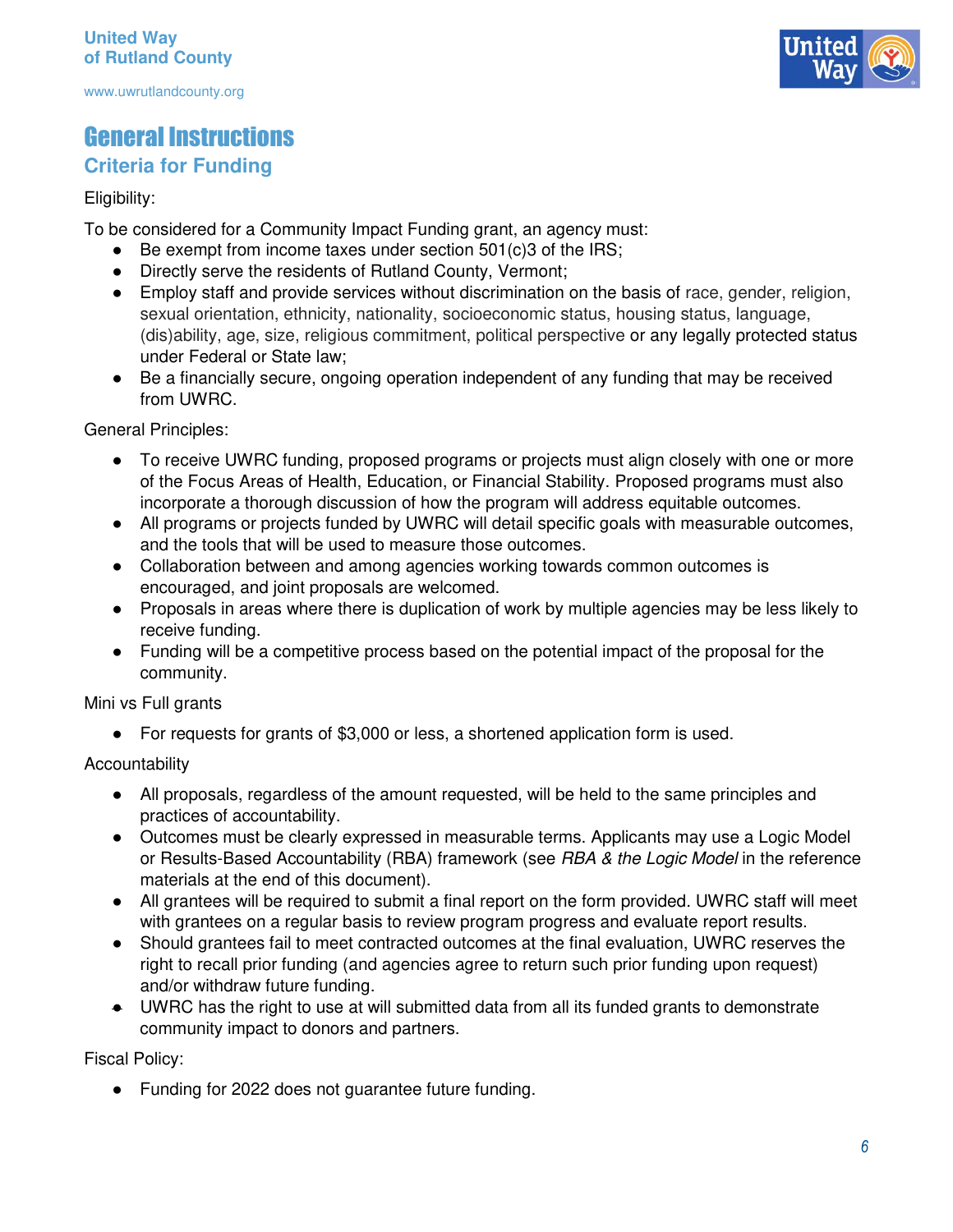

- Agencies may apply for grants for multiple programs, if each program has clear stand-alone outcomes. A separate application is required for each proposed program.
- There is no cap on the size of grants that agencies may seek.
- Awarded grant funds will be distributed in two equal payments. The first half is distributed prior to October 31; the second half is distributed prior to April 28.
- The grant review team will have discretion to fully or partially fund proposals, or to decide not to fund.
- All funding is contingent on the success of UWRC's annual campaign.
- UWRC caps funding for administrative expenses at 15% of your total request; 85% of your submitted budget must show funds being used for direct services.

#### <span id="page-6-0"></span>**Evaluation Criteria**

Community Impact Grant funding will be distributed in consideration of the following:

- The demonstrated need in Rutland County for the proposal, and the anticipated impact in one or more focus areas for a defined population.
- Impact on equity is at the center of all noted project outcomes.
- The likelihood for success based on a clear, realistic plan and alignment with the mission of the applicant agency (or agencies).
- The potential outcome(s) to a defined population based on a well thought out system for tracking and reporting output(s). (see the References Section for definitions of key terms)
- The responsibility to distribute donor funds to fiscally sound organizations for cost effective programs or projects with clear budgets.
- The availability of additional resources and funding from non-UWRC sources.
- The size of the grant in relation to the agency's operating budget.
- The ability to leverage UWRC funds with matching funds from other sources.

#### <span id="page-6-1"></span>**Evaluation Process**

The UWRC Community Impact Committee meets regularly to ensure UWRC invests its resources where they are most needed and most effective. The Community Impact Grants review is conducted by three teams (Health, Education, and Financial Stability), each comprised of volunteers who live and work in Rutland County. Team members are trained in UWRC funding priorities and scoring criteria. Each team will also have a chairperson who serves on both the Community Impact Committee and the UWRC Board of Directors. This person also serves as liaison with the Board of Directors for final decision making on funding.

The UWRC Board is charged with making tough funding decisions for the good of the whole community, and relies heavily on the input of these teams. The Board makes these decisions objectively and is fully accountable to our generous donors and to all UWRC stakeholders. Input from numerous sources guides the process, including:

- Experience from past years of UWRC Community Impact programming;
- Directives from United Way Worldwide;
- Input from the Community Impact Committee and Community Impact Grants review teams;
- Input from UWRC Staff.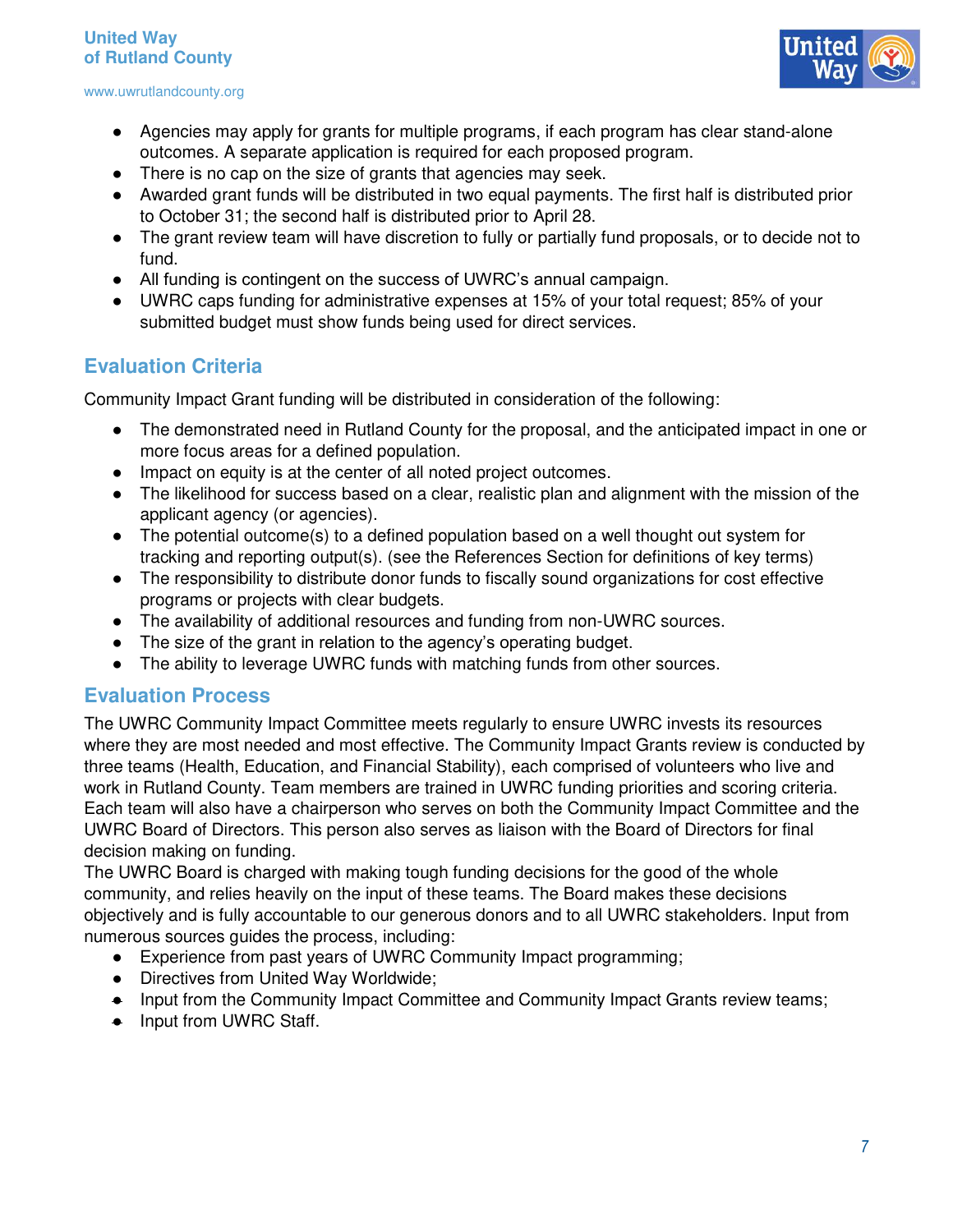

#### <span id="page-7-0"></span>**Application Process**

UWRC Staff are available and willing to assist your agency with the preparation of your application. See the next section for a timeline with each task deadline.

- I. Any agency interested in applying for a UWRC Community Impact Grant must attend a mandatory information session.
- II. Submit a Letter of Intent (LOI). Agencies failing to do this will not be considered for funding. Submissions must be received by 5pm on the closing date.
- III. The Community Impact Committee will review LOI's and invite applicants to submit full proposal applications based on program or project merit and 2022 funding priorities.
- IV. Invited agencies submit full proposal applications. The full application and any supporting documentation must be submitted in one email, or as one submission through the online application form. Submissions must be received by 5pm on the closing date.
- V. Grant review teams for each focus area (Health, Education, Financial Stability) will review proposal applications, assign scores, and make funding recommendations for each proposal. Agencies may be invited by the grant review teams to answer questions about their submitted proposal.
- VI. The Grant Review Team funding recommendations will be reviewed by the Community Impact Committee. The Community Impact Committee will make their funding recommendations to the UWRC Board of Directors, who will vote on final approval or denial for each funding recommendation.
- VII. The UWRC Board of Directors will announce final funding awards for each grant proposal.

*The application process for mini grants is the same as the process for full grants. The only difference is a shortened application form.*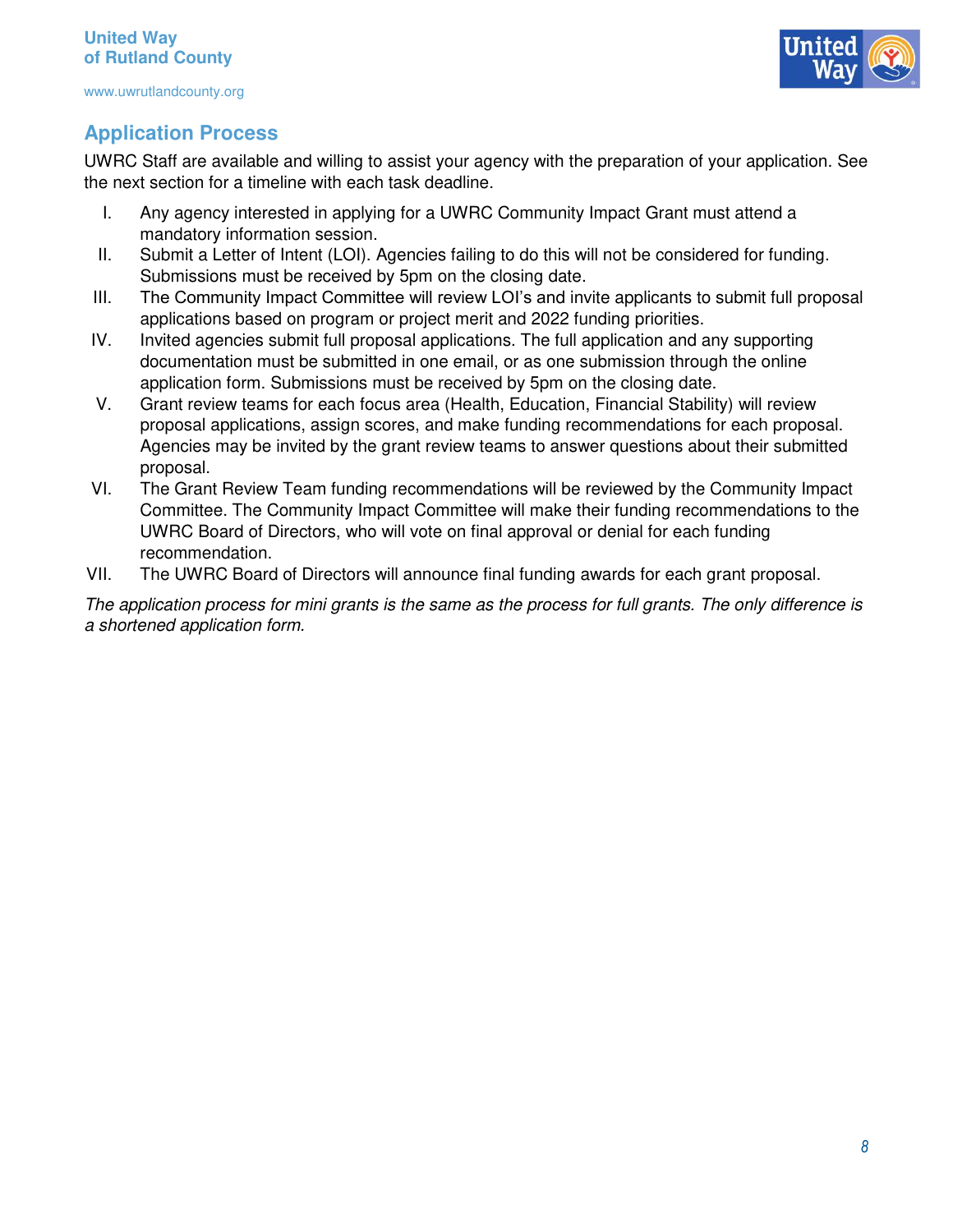

#### <span id="page-8-0"></span>**Timelines for 2022 Grant Cycle**

#### **Application Timeline**

- **April 13, 2022** Mandatory Information Session VIRTUAL
- **May 2, 2022** Deadline to submit Letter of Intent
- **May 16, 2022** Agencies invited to submit proposals will be contacted
- **June 15, 2022** Deadline to submit Proposal Application
- **July 11 – July 22, 2022** Proposal application review meetings by Community Impact Committee. Agencies may be invited to discuss proposals as needed
- **August 2022** UWRC Board of Directors reviews recommendations from Community Impact Committee and votes to award grants
- **August 31, 2022** 2022 Grant awards announced

#### **Funding and Reporting Timeline**

- **September 1, 2022** 2022 grant cycle program year begins
- **October 31, 2022** Distribution deadline for first 50% of grant award funds<sup>\*</sup>
- **April 28, 2023** Distribution deadline for second 50% of grant award funds\*
- **June 30, 2023** Deadline to submit final report\*\*
- **August 31, 2023** 2022 grant cycle program year ends
	- funding distribution deadlines are approximate and cannot be guaranteed
	- *\*\* agencies should report results to date and if they anticipate any concerns meeting the program goals by August 31 based on those results*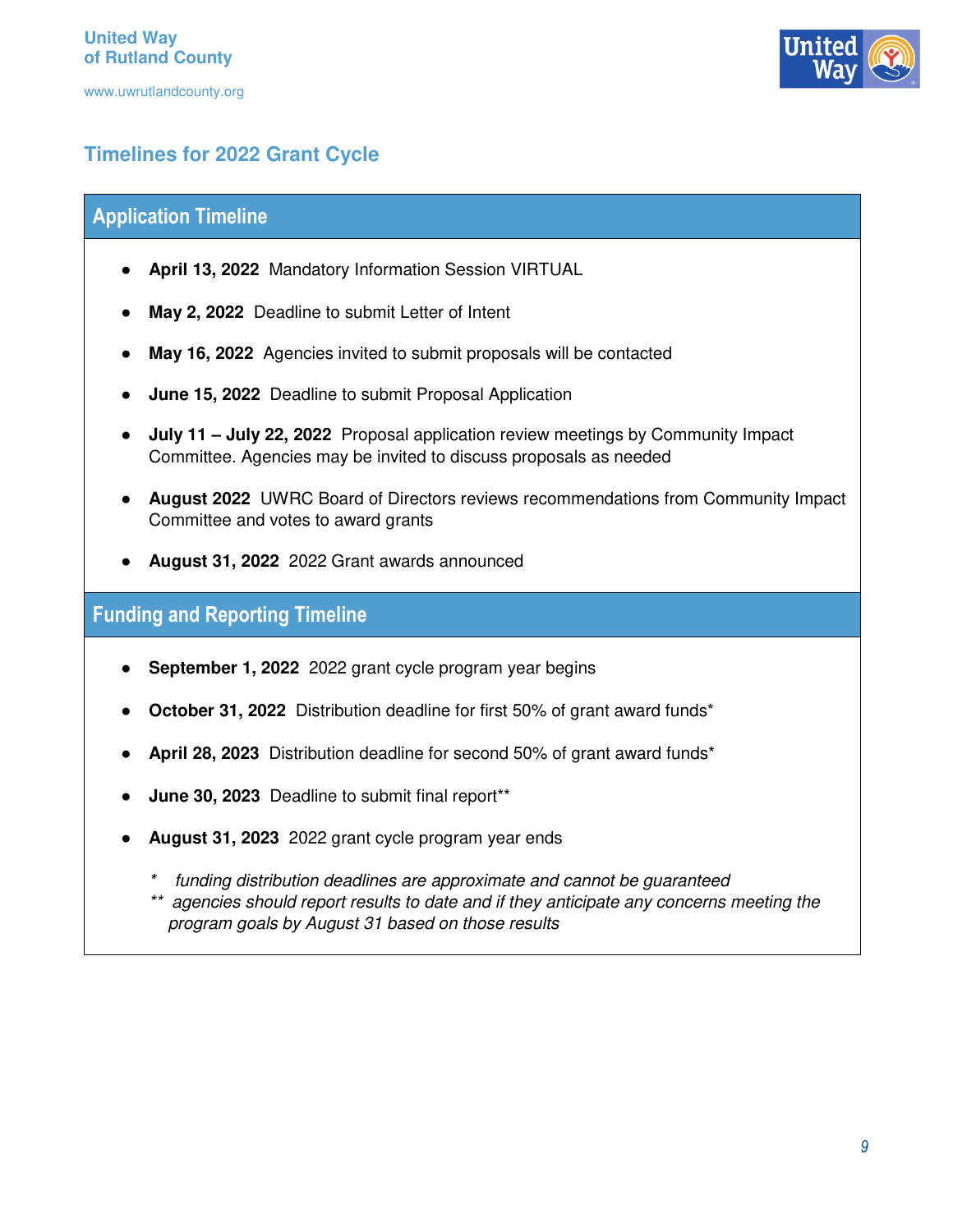#### <span id="page-9-0"></span>Reference Materials

#### <span id="page-9-1"></span>**Definition of Key Terms**

The most widely-used terms are explained here in the context of UWRC.

**D.E.I.** Diversity, equity and inclusion (DEI) is a term used to describe policies and programs that promote the representation and participation of different groups of individuals, including people of different ages, races and ethnicities, abilities and disabilities, genders, religions, nationality, socioeconomic status, housing status, language, size, political perspective, culture, or sexual orientation. This also covers people with diverse backgrounds, experiences, skills and expertise. *(For more information see the following reference section "Diversity, Equity, and Inclusion)* 

**COMMUNITY:** Every person who lives and works in Rutland County

**POPULATION:** The people served by a particular program as defined by the organization implementing the program; this can range from a specific group (e.g., 0-5 yrs.) to the whole county.

**IMPACT:** The effect of an activity on the social fabric of the community and well-being of individuals and families.

**PROGRAM:** A planned series of activities or events designed to achieve a specific goal, that is to bring about a positive change in people's lives.

**MISSION:** The purpose an organization strives to fulfill.

**LOGIC MODEL:** A planning tool that provides a step-by-step guide to program design and implementation.

**CONDITIONS:** The problems or needs that exist and point to the need for a program.

**INPUTS:** All the resources that are required to successfully run a program.

**ACTIVITIES:** The components of the program, such as meetings, events, education sessions, counseling, and assessments.

**OUTPUTS:** In the activities, what is done, how much is done, and who is reached.

**OUTCOMES:** The effects of the activities - for example learning, awareness, attitude changes, improved aspirations and motivation and increased skill.

**RESULTS-BASED ACCOUNTABILITY:** Known as RBA, a recognized system of reporting outputs and outcomes of a program, and evaluation of how well the organization and program performed.

**DATA:** Facts and statistics collected together for reference or analysis.

**MEASUREMENT:** A method by which the amount and/or effect of an activity can be assessed--for example records of enrolment, use of questionnaires, interviews.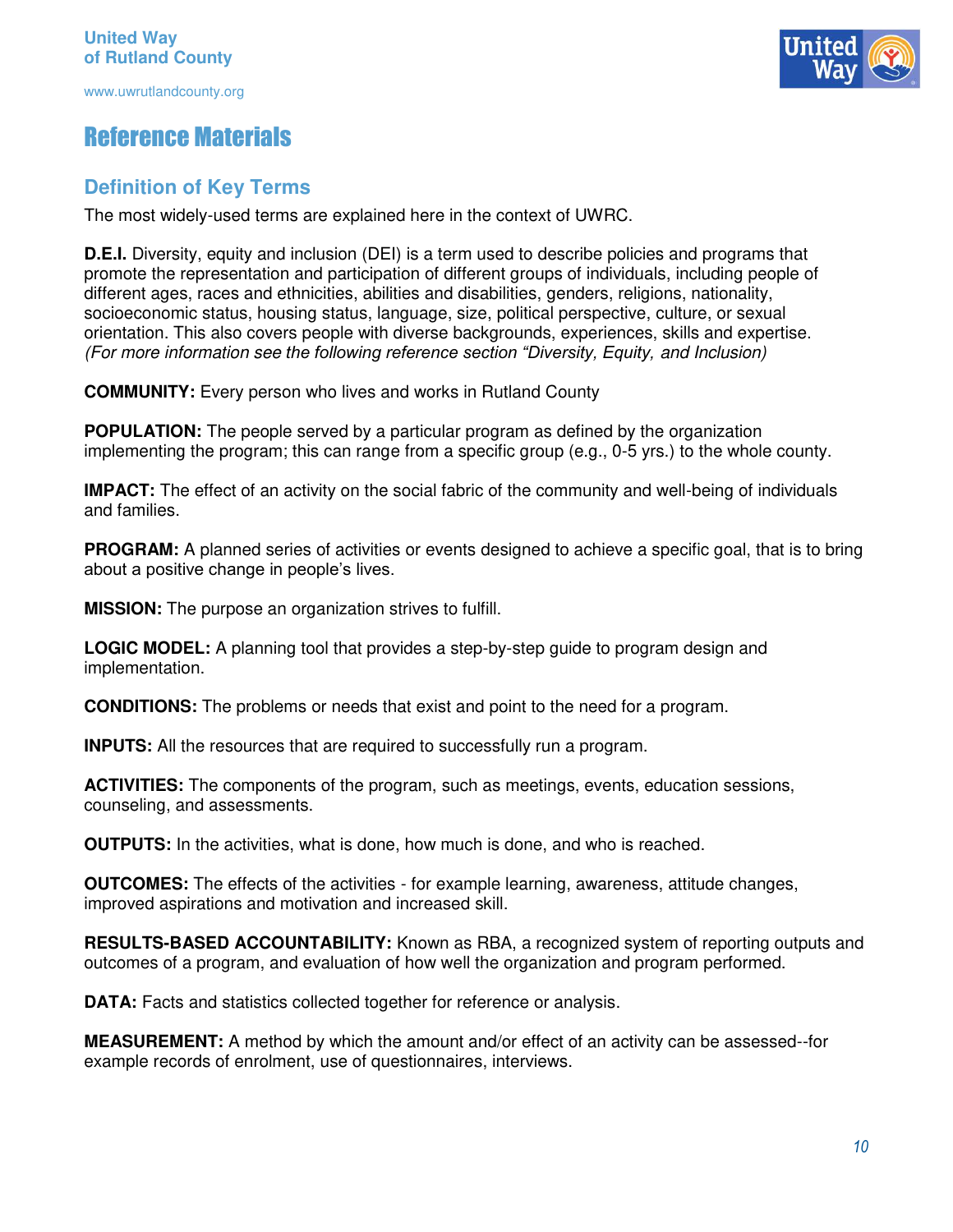

#### <span id="page-10-0"></span>**Diversity, Equity, and Inclusion**

The acronym 'DEI' is shorthand for 'Diversity, Equity, and Inclusion.' The University of Washington offers these definitions for the terms:

**Diversity** is the presence of differences that enrich our community. Some examples of diversity may include race, gender, religion, sexual orientation, ethnicity, nationality, socioeconomic status, language, (dis) ability, size, age, religious commitment, or political perspective in our workplace. There are many more.

**Equity** is ensuring that access, resources, and opportunities are provided for all to succeed and grow, especially for those who are underrepresented and have been historically disadvantaged.

**Inclusion** is a community culture that is welcoming to all people regardless of race, ethnicity, sex, gender identity, age, abilities, or religion and everyone is valued, respected, and able to reach their full potential.

#### *Source: [https://www.washington.edu/research/or/office-of-research-diversity-equity-and-inclusion/dei](https://www.washington.edu/research/or/office-of-research-diversity-equity-and-inclusion/dei-definitions/)[definitions/](https://www.washington.edu/research/or/office-of-research-diversity-equity-and-inclusion/dei-definitions/)*

The case for DEI principles is broken down by the nonprofit coalition *Independent Sector* into five sections:

The **moral or social justice case** asserts that each person has value to contribute, and that we must address barriers and historical factors that have led to unfair conditions for marginalized populations. For example, racial equity refers to what a genuinely non-racist society would look like, where the distribution of society's benefits and burdens would not be skewed by race, and individuals would be no more or less likely to experience them due to the color of their skin. From a moral perspective, nonprofits are created to improve society, and as such they should be diverse, inclusive, and equitable.

The **economic case** is based on the idea that organizations and countries that tap into diverse talent pools are stronger and more efficient. Economists see discrimination as economic inefficiency – the result of a systematic misallocation of human resources. In fact, the Center For American Progress finds that workplace discrimination against employees based on race, gender, or sexual orientation costs businesses an estimated \$64 billion annually. That amount represents the annual estimated cost of losing and replacing more than 2 million American workers who leave their jobs each year due to unfairness and discrimination. In this argument, organizations should become more diverse and inclusive because it makes economic sense to leverage the talent pools of different populations.

The **market case** states that organizations will better serve their customers if they reflect the diversity of their market base. A dramatic demographic shift is under way in the U.S., which will be majority nonwhite around 2043 according to the Census Bureau. In the private sector, companies such as Deloitte (a large international corporation with almost 350,000 employees) recognize the buying power of minority populations, and highlight that diversity is critical to growing market share and bottom line. In the nonprofit sector, clients are our customers, and they want to see themselves represented in the organizations that serve them. Donors are also customers, and organizations and their clients can benefit from the resources of different groups. What's more, organizations with diverse leadership are more likely to understand the needs of a diverse client base.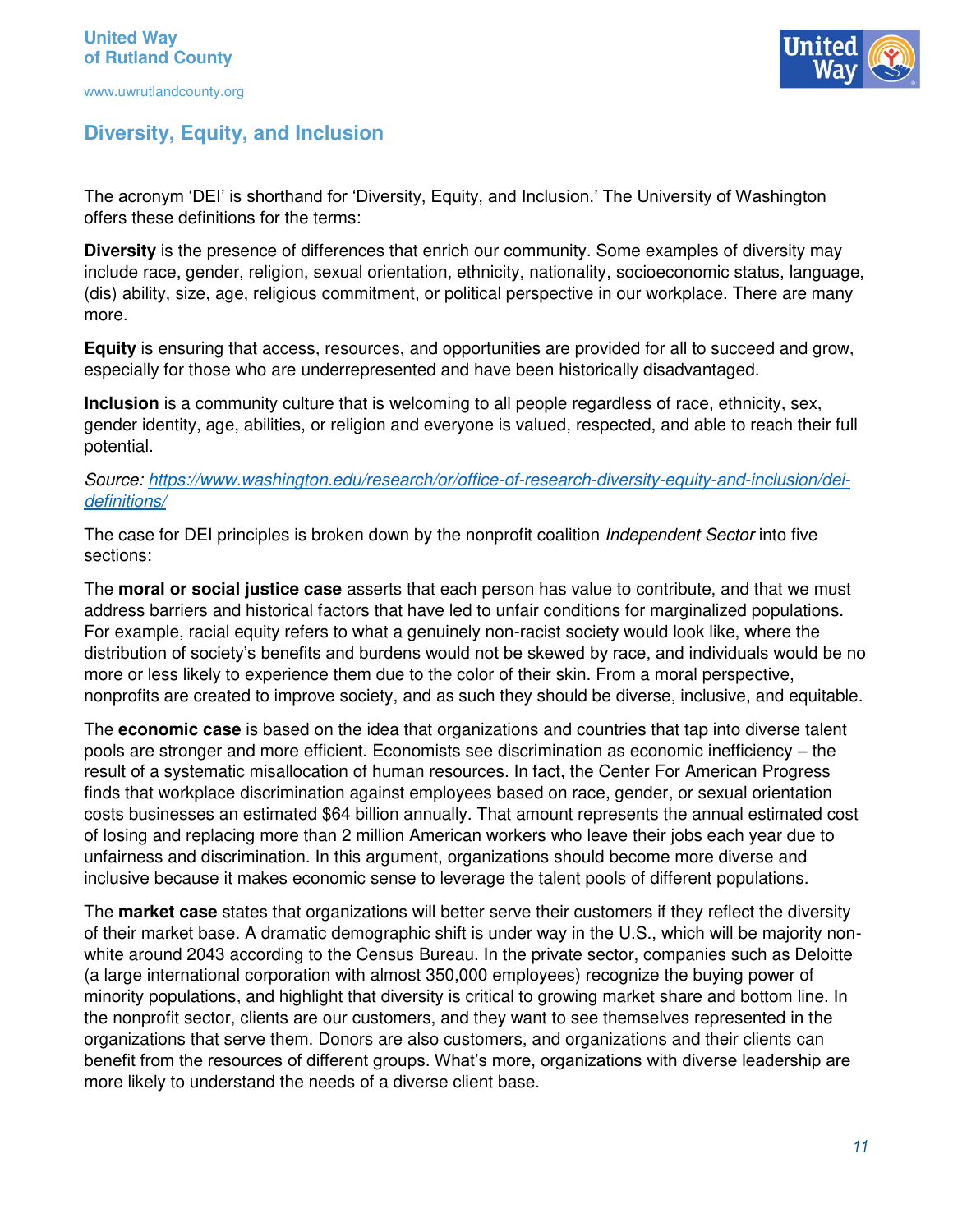#### **United Way of Rutland County**

#### www.uwrutlandcounty.org



The **results case** is that diverse teams lead to better outputs. Scott Page, author of *The Difference: How the Power of Diversity Creates Better Groups, Firms, Schools and Societies*, uses mathematical modeling and case studies to show how diversity leads to increased productivity. His research found that diverse groups of problem solvers outperform the best individuals at solving problems. Diverse nonprofit organizations, and the diversity of perspectives within them, will lead to better solutions to social problems.

*Source:<https://independentsector.org/resource/why-diversity-equity-and-inclusion-matter/>*

Here are some other resources that may be more specific to your project or organization:

Accountability and behavior change in the workplace, translating talk into action: The Missing Link in DEI | Lorén Cox | TEDxColumbiaUniversity<https://www.youtube.com/watch?v=cpU6kP3sI24>

Person-First vs Identity-First Language https://www.youtube.com/watch?v=-LX0KI4xkco&t=2s

Outright Vermont Education and Legal Rights Resources <https://www.outrightvt.org/educationoutreach/education-and-legal-rights-resources/>

Pride Center Vermont Resources and List of Definitions:<https://www.pridecentervt.org/education/>

If you have more questions or would like to discuss your program's DEI outcomes and potential, you can reach out to:

Monika Ganguly-Kiefner, Masters Sustainable Peacebuilding (she/her) Equity Focused Chronic Disease Prevention Specialist Vermont Department of Health (802) 786-5117 [Monika.ganguly-kiefner@vermont.gov](mailto:Monika.ganguly-kiefner@vermont.gov)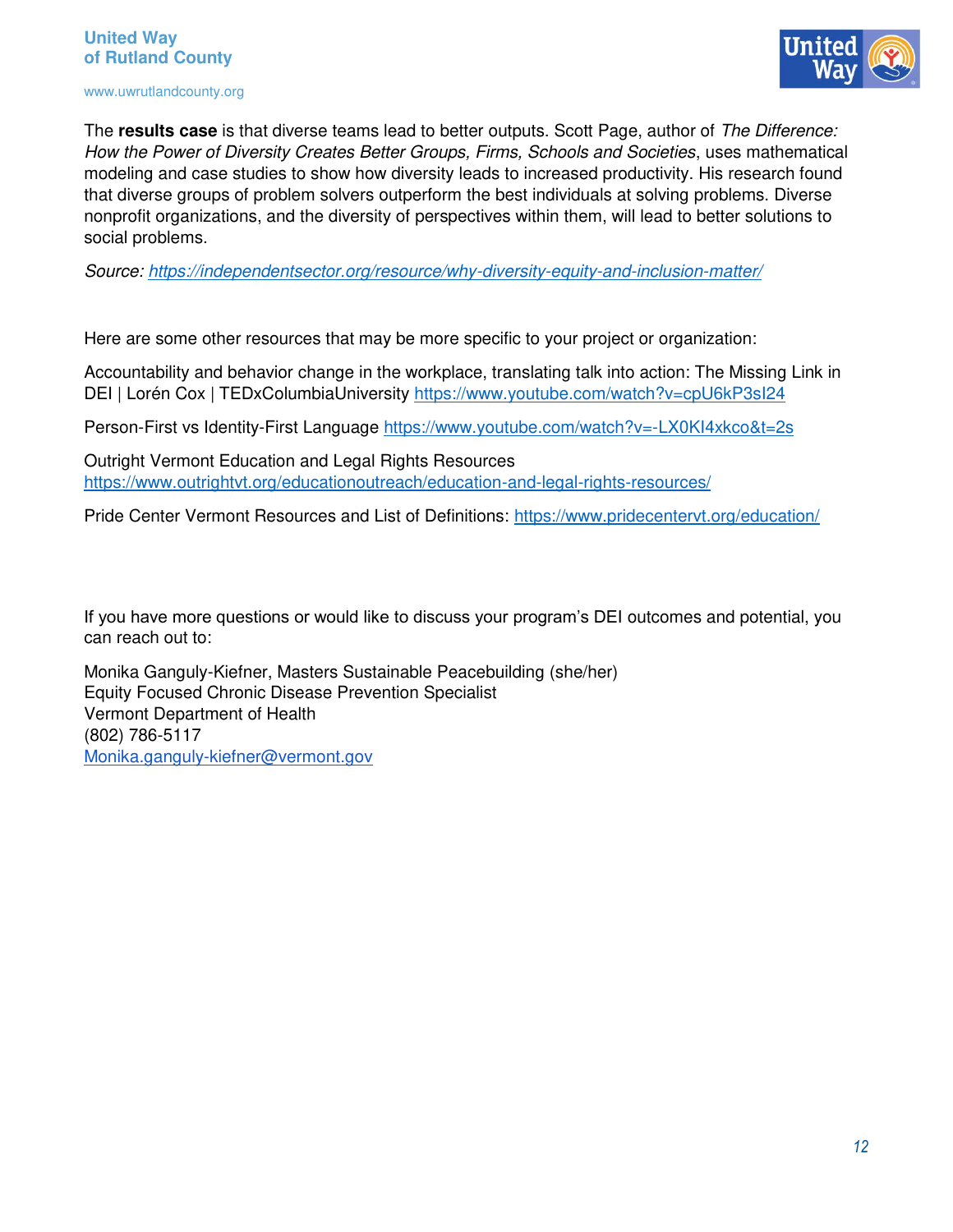#### <span id="page-12-0"></span>**RBA & the Logic Model**

The nonprofit world has many different options for creating plans that will have true community impact. The UWRC grant application questions and final report questions use elements of Logic Models and Results-Based Accountability (RBA). If you are interested in learning more about these frameworks as tools for program building and assessment, you can check out these resources:

#### **Logic Model**

In 1996, United Way of America (now United Way Worldwide) published the book *Measuring Program Outcomes: A Practical Approach*. While the book is no longer in print, you can read it online here: <https://digitalcommons.unomaha.edu/cgi/viewcontent.cgi?article=1047&context=slceeval>

This webinar, while slightly dated, gives a good general explanation of a logic model, and great tips for creating your own:

[https://resources.foundant.com/education-webinars-for-nonprofits/logic-models-more-than-just-extra](https://resources.foundant.com/education-webinars-for-nonprofits/logic-models-more-than-just-extra-work#main-content)[work#main-content](https://resources.foundant.com/education-webinars-for-nonprofits/logic-models-more-than-just-extra-work#main-content)

and they also have this template you can download as a starting point: <https://info.foundant.com/rs/356-VHW-319/images/Logic%20Model%20Template.pdf>

#### **Results-Based Accountability (RBA)**

The beginning of this webinar gives a great explanation of RBA concepts and terms: <https://www.youtube.com/watch?v=9IYWeg-AFJ0>

Developed by Mark Friedman, RBA is being used throughout the United States The rationale for embracing RBA is "Trying Hard is Not Good Enough" (the title of Friedman's book); we need to produce and document results so we have a story to tell donors and all stakeholders. <http://resultsaccountability.com/about/what-is-results-based-accountability/>

#### **RBA Explained in Brief**

*"How much did we do?"* is similar to the output box of the Logic Model. Examples include number of people helped, amount of supplies distributed, facilities made available, and hours spent providing education.

*"Who is better off?"* is the evidence you served the population you pledged to help in the program proposal. Examples include age, gender, ethnicity, SES, occupation, and area of residence.

*"How well did we do it?"* refers to the quality of the program. You might ask, for example, if participants were satisfied, if the cost-achievement ratio was satisfactory, and how great were the changes. The perceptions people have of the program will be reported here.

*"How much are they better off?"* can be applied to outcomes (short/mid-term) and impact (long-term). Data collected must be valid and measured by reliable tools. Examples include measures of health, nutrition, and reduction in risk.

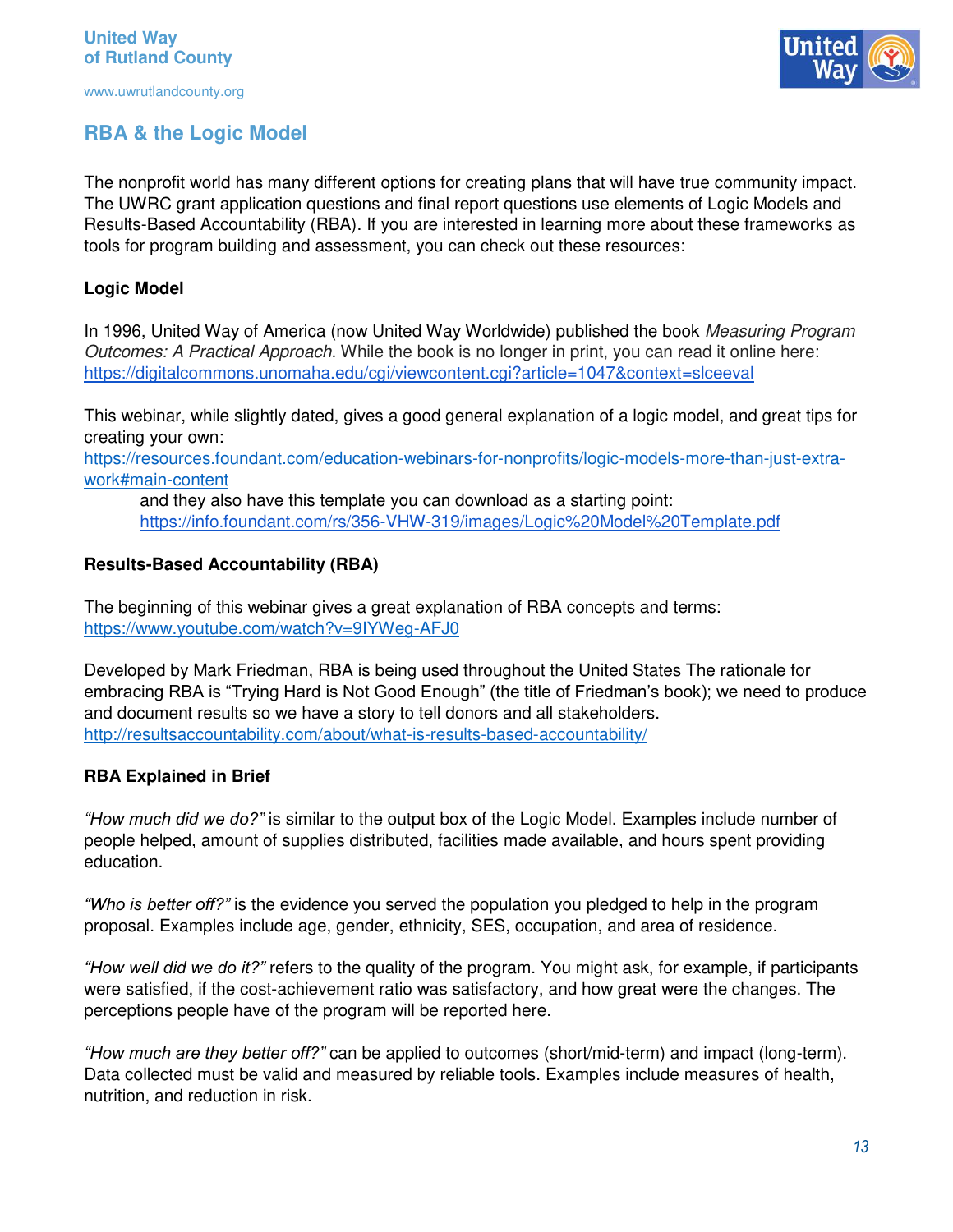#### **Measurement of Outcomes**

Saying that outcomes will be measured is not good enough (to quote Friedman). You need to identify how to do this from the outset. At least, explain how each outcome will be measured – in other words, the proof that it actually happened, and the extent to which it happened. At best, include copies of measurement tools with the application, for example questionnaires, enrollment forms, tests, and interview protocols.

Measurement of the outcomes which are the goals of the program should be expressed in the context of the four questions seen in this figure:

|               | Quantity                       |      |                              | <b>Quality</b>             |  |
|---------------|--------------------------------|------|------------------------------|----------------------------|--|
|               | How much did we do?            |      |                              | How well did we do it?     |  |
| Effort        | # of Customers Served          |      | <b>Customer Satisfaction</b> |                            |  |
|               | # Activities                   |      | <b>Retention Rates</b>       |                            |  |
|               |                                |      |                              | <b>Following Protocols</b> |  |
|               | <b>How productive?</b>         | #    | P/0/#                        | Are we doing things right? |  |
|               | # Skills / Knowledge           | $\#$ | %                            | % Skills / Knowledge       |  |
| <b>Effect</b> | # Attitude / Opinion           |      |                              | % Attitude / Opinion       |  |
|               | # Behavior                     |      | Is anyone better off?        | % Behavior                 |  |
|               | # Circumstance/Condition       |      |                              | % Circumstance/Condition   |  |
|               | Are we doing the right things? |      |                              |                            |  |